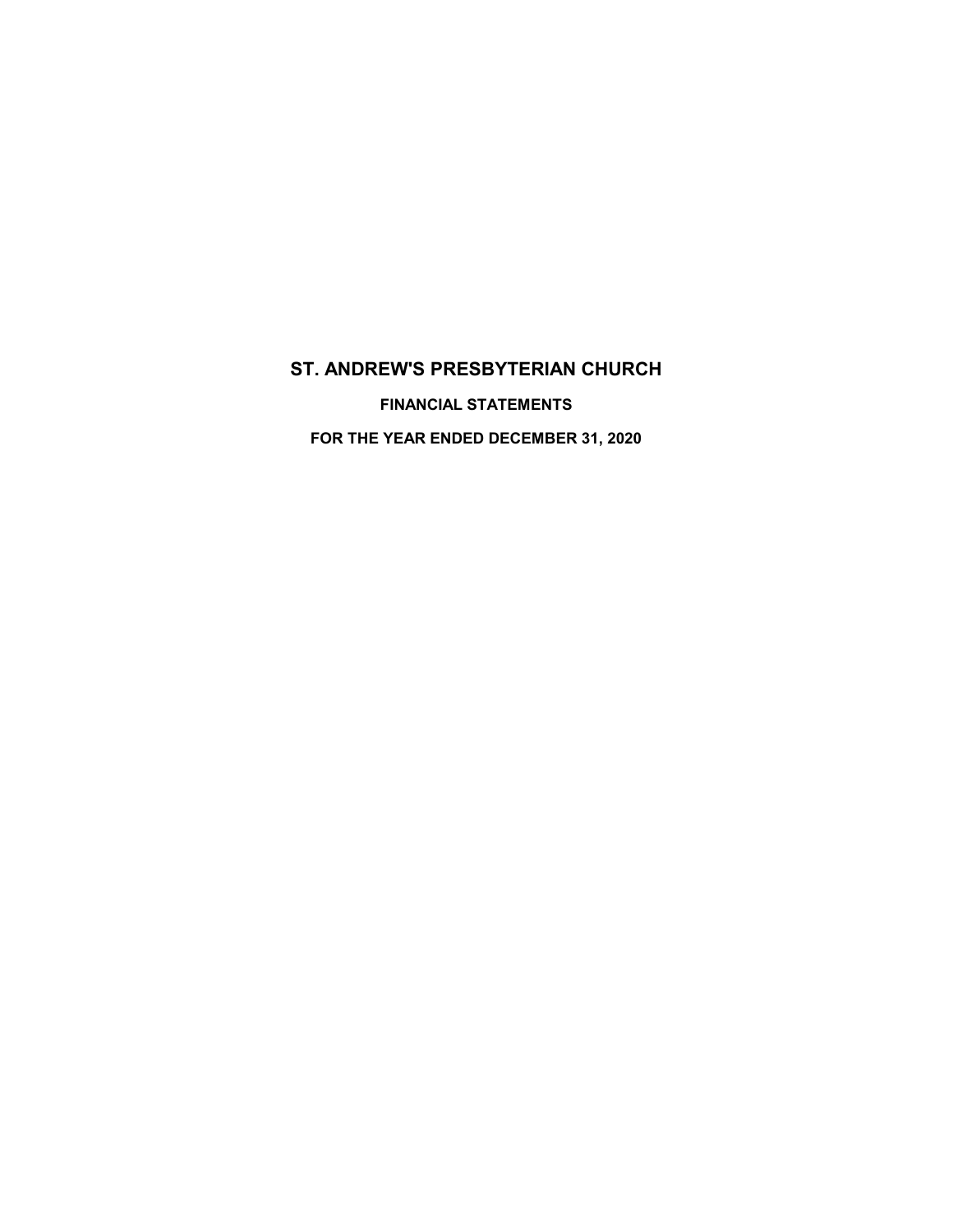## **INDEX TO THE FINANCIAL STATEMENTS**

## **YEAR ENDED DECEMBER 31, 2020**

 $\frac{1}{2}$ 

|                                                                     | Page     |
|---------------------------------------------------------------------|----------|
| INDEPENDENT AUDITOR'S REPORT                                        | $3 - 4$  |
| FINANCIAL STATEMENTS                                                |          |
| <b>Statement of Financial Position</b>                              | 5        |
| Statement of Revenues and Expenditures and Changes in Fund Balances | 6        |
| <b>Statement of Cash Flows</b>                                      | 7        |
| Notes to the Financial Statements                                   | $8 - 12$ |
| Schedule of Revenues and Expenditures - Externally Restricted       | 13       |
| Schedule of Revenues and Expenditures - Trustee Funds               | 14       |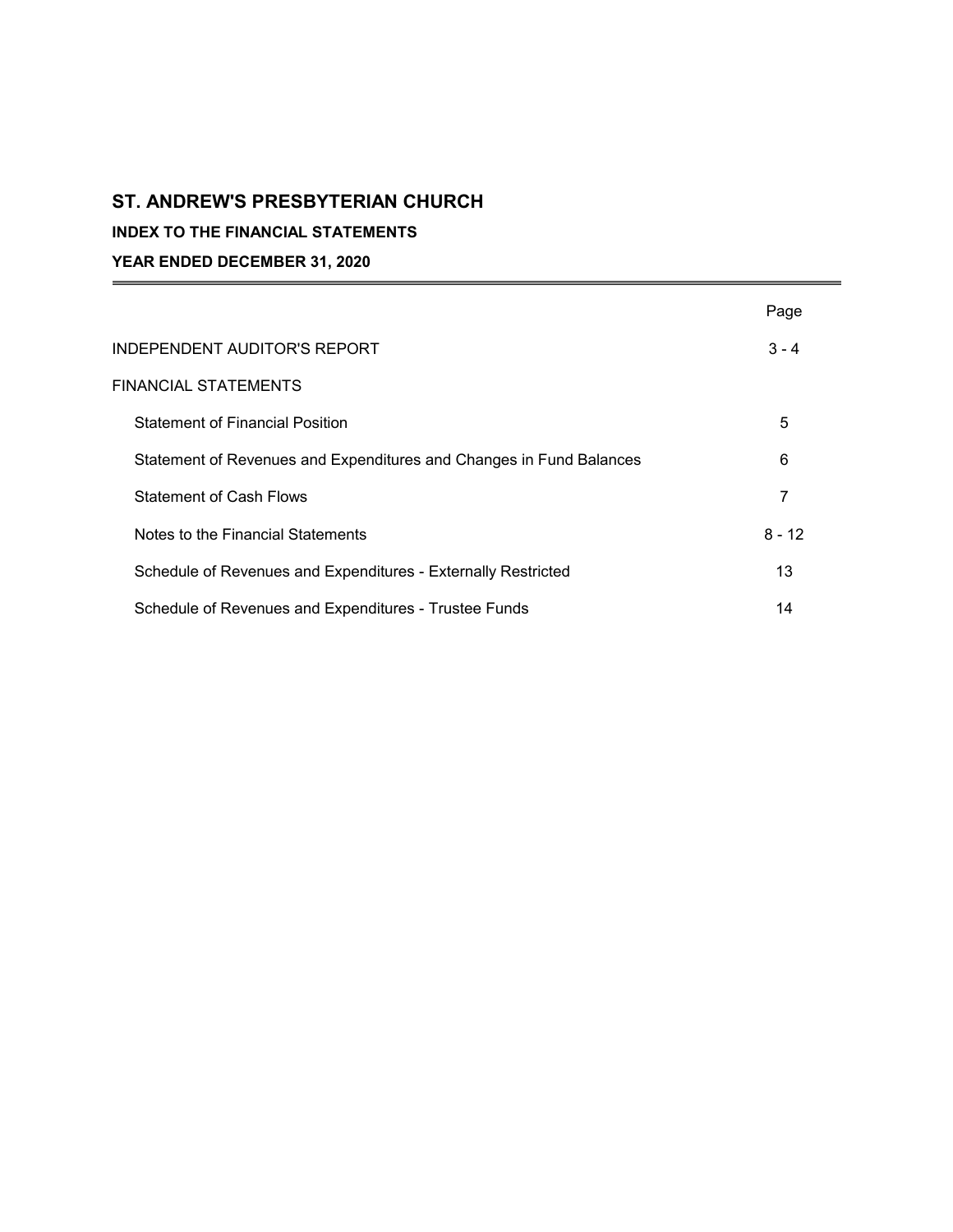

### **INDEPENDENT AUDITOR'S REPORT**

To the Members of: St. Andrew's Presbyterian Church

#### **Qualified Opinion**

We have audited the accompanying financial statements of St. Andrew's Presbyterian Church, which comprise the statement of financial position as at December 31, 2020 and the statements of revenues and expenditures and changes in fund balances and cash flows for the year then ended, and notes to the financial statements, including a summary of significant accounting policies.

In our opinion, except for the effects of the matter described in the Basis for Qualified Opinion paragraph, these financial statements present fairly, in all material respects, the financial position of St. Andrew's Presbyterian Church as at December 31, 2020 and the results of its operations and its cash flows for the year then ended in accordance with Canadian accounting standards for not for profit organizations.

#### **Basis for Qualified Opinion**

In common with many charitable organizations, the church derives some of the revenues from donations and fundraising activities, the completeness of which is not susceptible to satisfactory audit verification. Accordingly, our verification of these revenues was limited to the amounts recorded in the records of the church and we were not able to determine whether any adjustments might be necessary to revenues, net surplus and cash flows from operations for the year ended December 31, 2020, current assets as at December 31, 2020, and net assets as at January 01, 2020 and December 31, 2020. The predecessor auditor's opinion on the financial statements for the year ended December 31, 2019 was modified because of the possible effects of a similar limitation in scope.

We conducted our audit in accordance with Canadian generally accepted auditing standards. Our responsibilities under those standards are further described in the Auditor's Responsibilities for the Audit of the Financial Statements section of our report. We are independent of St. Andrew's Presbyterian Church in accordance with the ethical requirements that are relevant to our audit of the financial statements in Canada, and we have fulfilled our other ethical responsibilities in accordance with these requirements. We believe that the audit evidence we have obtained is sufficient and appropriate to provide a basis for our qualified audit opinion.

#### **Predecessor auditor**

The financial statements of St. Andrew's Presbyterian Church for the year ended December 31, 2019 were audited by the predecessor auditor who expressed a qualified opinion on those financial statements on February 24, 2020 for reasons described in the Basis for Qualified Opinion paragraph.

#### **Responsibilities of Management and Those Charged with Governance for the Financial Statements**

Management is responsible for the preparation and fair presentation of the financial statements in accordance with Canadian accounting standards for not for profit organizations and for such internal control as management determines is necessary to enable the preparation of financial statements that are free from material misstatement, whether due to fraud or error.

In preparing the financial statements, management is responsible for assessing the church's ability to continue as a going concern, disclosing, as applicable, matters related to a going concern and using the going concern basis of accounting unless management either intends to liquidate the church or to cease operations, or has no realistic alternative but to do so.

Those charged with governance are responsible for overseeing the church's financial reporting process.

Page 3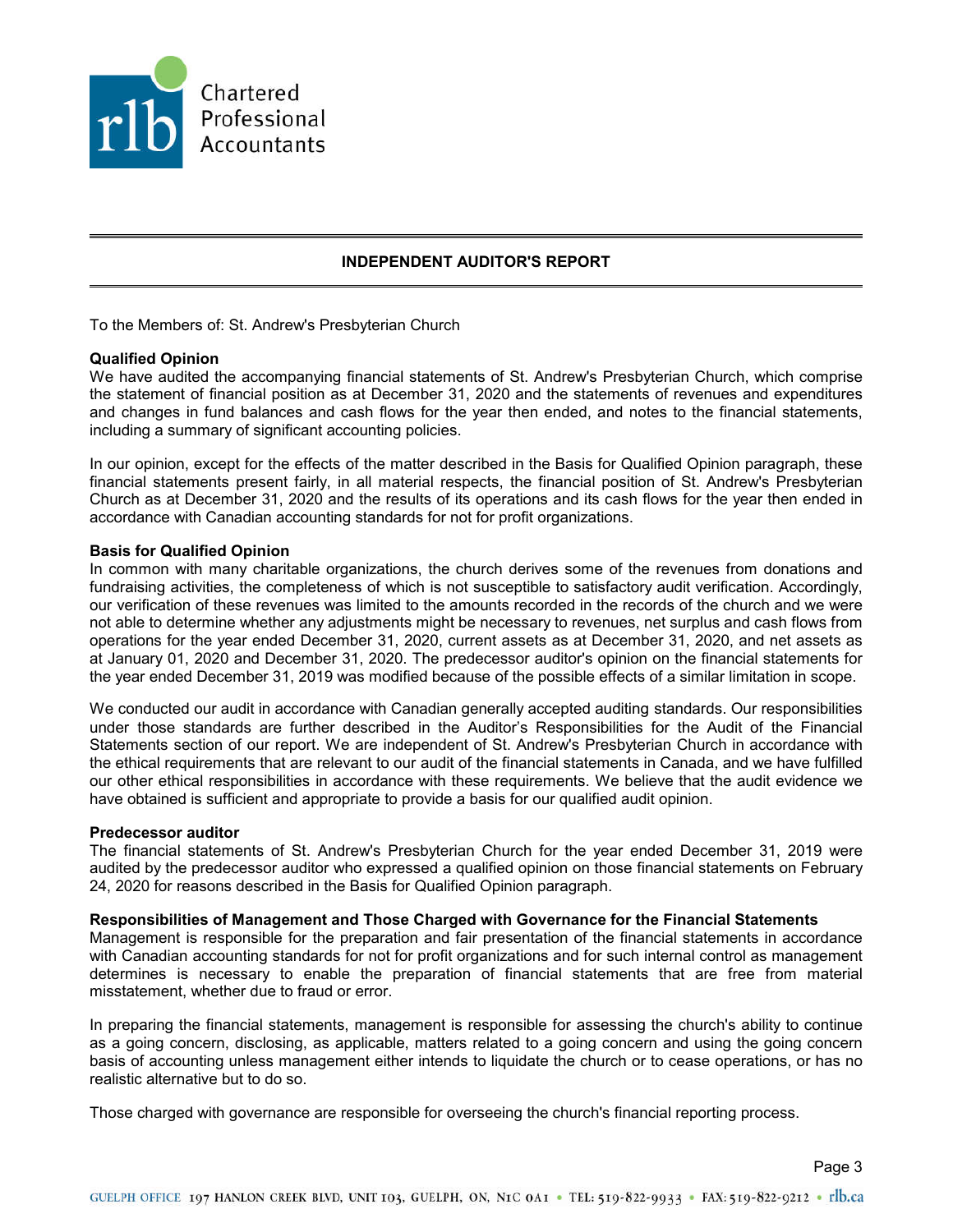### **Auditor's Responsibilities for the Audit of the Financial Statements**

Our objectives are to obtain reasonable assurance about whether the financial statements, as a whole, are free from material misstatement, whether due to fraud or error, and to issue an auditor's report that includes our opinion. Reasonable assurance is a high level of assurance, but is not a guarantee that an audit conducted in accordance with Canadian generally accepted auditing standards will always detect a material misstatement when it exists. Misstatements can arise from fraud or error and are considered material if, individually or in the aggregate, they could reasonably be expected to influence the economic decisions of users taken on the basis of these financial statements.

As part of an audit in accordance with Canadian generally accepted auditing standards, we exercise professional judgement and maintain professional skepticism throughout the audit. We also:

- Identify and assess the risks of material misstatement of the financial statements, whether due to fraud or error, design and perform audit procedures responsive to those risks, and obtain audit evidence that is sufficient and appropriate to provide a basis for our opinion. The risk of not detecting a material misstatement resulting from fraud is higher than for one resulting from error, as fraud may involve collusion, forgery, intentional omissions, misrepresentations, or override of internal control.
- Obtain an understanding of internal control relevant to the audit in order to design audit procedures that are appropriate in the circumstances, but not for the purpose of expressing an opinion on the effectiveness of the church's internal control.
- Evaluate the appropriateness of accounting policies used and the reasonableness of accounting estimates and related disclosures made by management.
- Conclude on the appropriateness of management's use of the going concern basis of accounting and, based on the audit evidence obtained, whether a material uncertainty exists related to events or conditions that may cast significant doubt on the church's ability to continue as a going concern. If we conclude that a material uncertainty exists, we are required to draw attention in our auditor's report to the related disclosures in the financial statements or, if such disclosures are inadequate, to modify our opinion. Our conclusions are based on the audit evidence obtained up to the date of our auditor's report. However, future events or conditions may cause the church to cease to continue as a going concern.
- Evaluate the overall presentation, structure and content of the financial statements, including the disclosures, and whether the financial statements represent the underlying transactions and events in a manner that achieves fair presentation.

We communicate with those charged with governance regarding, among other matters, the planned scope and timing of the audit and significant audit findings, including any significant deficiencies in internal control that we identify during our audit.

KIB LLP

Guelph, Ontario Chartered Professional Accountants March 7, 2021 Licensed Public Accountants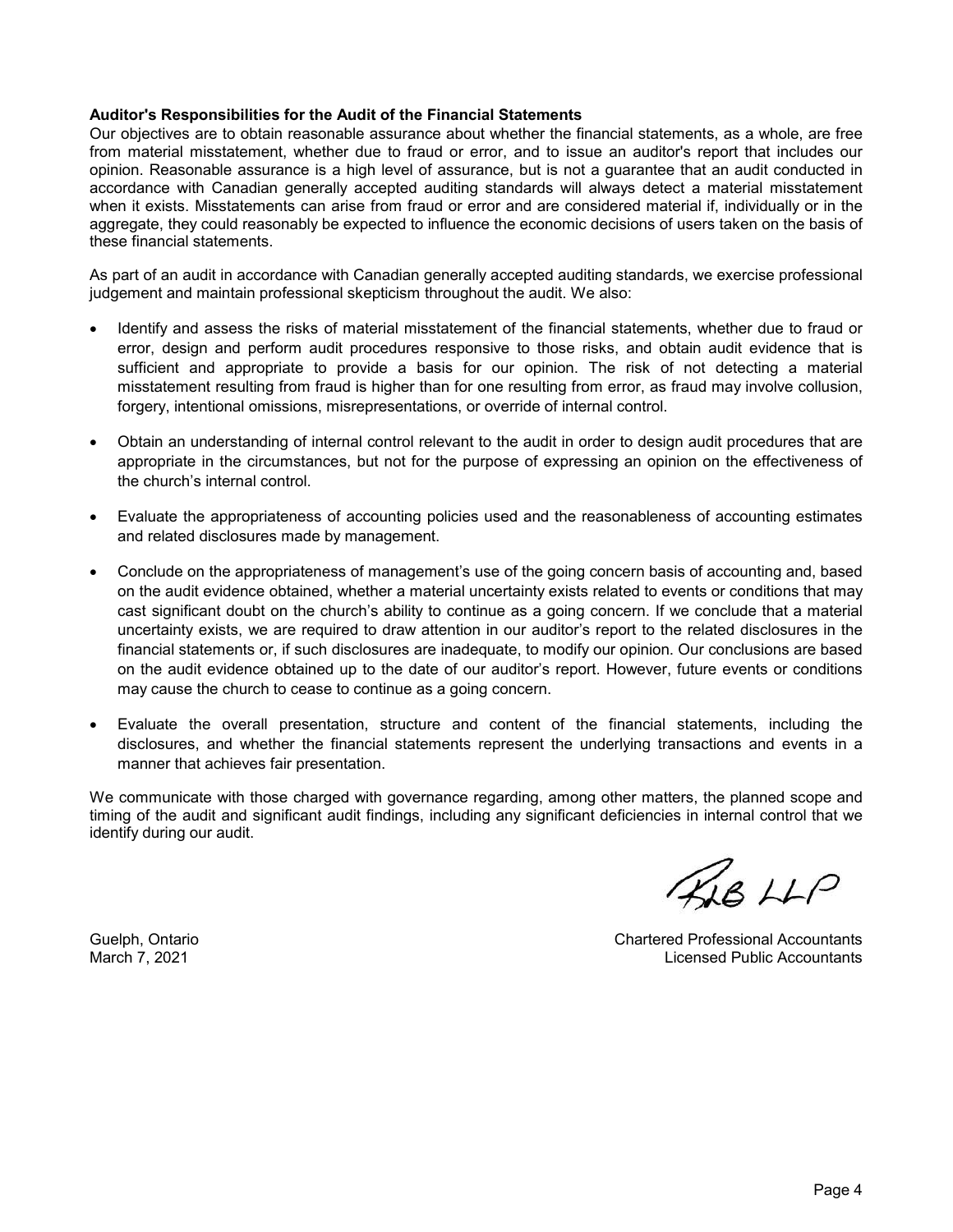## **STATEMENT OF FINANCIAL POSITION**

## **AS AT DECEMBER 31, 2020**

|                                          | Operating<br><b>Fund</b> |              | <b>Endowment</b><br><b>Fund</b> |                    | <b>Other</b><br><b>Funds</b> |                  | <b>Trustee</b><br><b>Funds</b> | 2020           | 2019          |                                     |  |  |  |  |
|------------------------------------------|--------------------------|--------------|---------------------------------|--------------------|------------------------------|------------------|--------------------------------|----------------|---------------|-------------------------------------|--|--|--|--|
| <b>ASSETS</b>                            |                          |              |                                 |                    |                              |                  |                                |                |               |                                     |  |  |  |  |
| <b>CURRENT</b>                           |                          |              |                                 |                    |                              |                  |                                |                |               |                                     |  |  |  |  |
| Cash                                     | \$                       | 18,060       | \$                              | 0                  | \$                           | 155,103          | $\boldsymbol{\mathsf{s}}$      | 884            | 174,047<br>\$ | 126,136<br>\$                       |  |  |  |  |
| <b>GICs</b>                              |                          | 0            |                                 | $\mathbf 0$        |                              | 0                |                                | 8,443          | 8,443         | 8,443                               |  |  |  |  |
| Portfolio investments                    |                          | $\Omega$     |                                 | 689,912            |                              | 0                |                                | 588,987        | 1,278,899     | 1,089,248                           |  |  |  |  |
| Accounts receivable                      |                          | 12,435       |                                 | 0                  |                              | 0                |                                | 31             | 12,466        | 20,499                              |  |  |  |  |
| Prepaid expenses                         |                          | 10,361       |                                 | 0                  |                              | $\mathbf 0$      |                                | 0              | 10,361        | 19,133                              |  |  |  |  |
|                                          |                          | 40,856       |                                 | 689,912            |                              | 155,103          |                                | 598,345        | 1,484,216     | 1,263,459                           |  |  |  |  |
| <b>CAPITAL ASSETS (note 4)</b>           |                          | 554,069      |                                 | 0                  |                              | 0                |                                | 0              | 554,069       | 573,727                             |  |  |  |  |
|                                          | \$                       | 594,925      | \$                              | 689,912            | \$                           | 155,103          | S.                             | 598,345        | \$2,038,285   | \$1,837,186                         |  |  |  |  |
|                                          |                          |              |                                 | <b>LIABILITIES</b> |                              |                  |                                |                |               |                                     |  |  |  |  |
| <b>CURRENT</b>                           |                          |              |                                 |                    |                              |                  |                                |                |               |                                     |  |  |  |  |
| Line of credit (note 5)                  | \$                       | $\mathbf{0}$ | \$                              | 0                  | \$                           | 0                | \$                             | 0              | \$<br>0       | $\boldsymbol{\mathsf{s}}$<br>33,000 |  |  |  |  |
| Accounts payable and accrued liabilities |                          | 24,700       |                                 | 0                  |                              | 0                |                                | 0              | 24,700        | 19,009                              |  |  |  |  |
| Deferred grant                           |                          | 0            |                                 | 0                  |                              | 0                |                                | $\overline{0}$ | 0             | 10,000                              |  |  |  |  |
|                                          |                          | 24,700       |                                 | $\Omega$           |                              | $\Omega$         |                                | $\mathbf{0}$   | 24,700        | 62,009                              |  |  |  |  |
|                                          |                          | FUND         |                                 | <b>BALANCES</b>    |                              |                  |                                |                |               |                                     |  |  |  |  |
| <b>INVESTED IN CAPITAL ASSETS</b>        |                          | 554,069      |                                 | 0                  |                              | $\boldsymbol{0}$ |                                | $\mathbf 0$    | 554,069       | 573,727                             |  |  |  |  |
| <b>INTERNALLY RESTRICTED</b>             |                          | 0            |                                 | $\mathbf 0$        |                              | $\mathbf 0$      |                                | 598,345        | 598,345       | (267, 589)                          |  |  |  |  |
| <b>EXTERNALLY RESTRICTED</b>             |                          | $\mathbf 0$  |                                 | $\boldsymbol{0}$   |                              | 155,103          |                                | $\mathbf 0$    | 155,103       | 797,623                             |  |  |  |  |
| <b>UNRESTRICTED</b>                      |                          | 16,156       |                                 | $\pmb{0}$          |                              | $\boldsymbol{0}$ |                                | 0              | 16,156        | (18, 496)                           |  |  |  |  |
| <b>ENDOWMENT</b>                         |                          | 0            |                                 | 689,912            |                              | 0                |                                | 0              | 689,912       | 689,912                             |  |  |  |  |
|                                          |                          | 570,225      |                                 | 689,912            |                              | 155,103          |                                | 598,345        | 2,013,585     | 1,775,177                           |  |  |  |  |
|                                          | \$                       | 594,925      | \$                              | 689,912            | \$                           | 155,103          | \$                             | 598,345        | \$2,038,285   | \$1,837,186                         |  |  |  |  |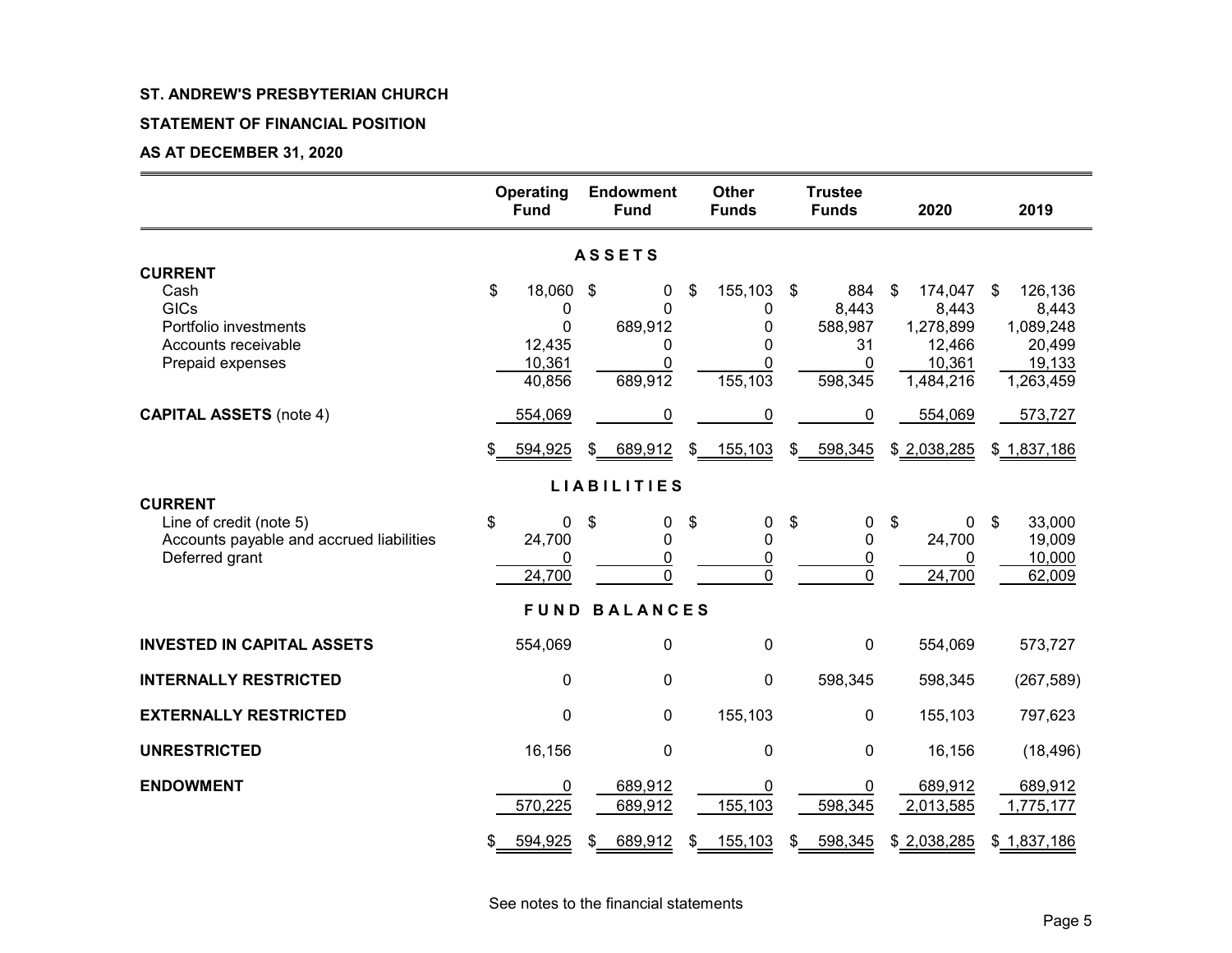### **STATEMENT OF REVENUES AND EXPENDITURES AND CHANGES IN FUND BALANCES**

### **FOR THE YEAR ENDED DECEMBER 31, 2020**

|                                         | Operating<br><b>Fund</b><br>(unrestricted) | <b>Endowment</b><br><b>Fund</b><br>(externally<br>restricted) |                           | <b>Other</b><br><b>Funds</b><br>(externally<br>restricted) | <b>Trustee</b><br><b>Funds</b><br>(internally<br>restricted) |                           | 2020        |    | 2019        |  |
|-----------------------------------------|--------------------------------------------|---------------------------------------------------------------|---------------------------|------------------------------------------------------------|--------------------------------------------------------------|---------------------------|-------------|----|-------------|--|
| <b>REVENUES</b>                         |                                            |                                                               |                           |                                                            |                                                              |                           |             |    |             |  |
| Givings and donations                   | \$<br>267,616                              | $\sqrt[6]{3}$<br>0                                            | \$                        | 100,554                                                    | \$<br>0                                                      | $\boldsymbol{\mathsf{s}}$ | 368,170     | \$ | 389,963     |  |
| Interest and investment income (note 8) | 0                                          | 27,410                                                        |                           | 0                                                          | 27,873                                                       |                           | 55,283      |    | 109,408     |  |
| Easter, anniversary and Christmas       | 25,145                                     | 0                                                             |                           | $\mathbf{0}$                                               | 0                                                            |                           | 25,145      |    | 20,384      |  |
| Government assistance                   | 27,306                                     | 0                                                             |                           | $\Omega$                                                   | 0                                                            |                           | 27,306      |    | 0           |  |
| Rental income and weddings              | 16,060                                     | 0                                                             |                           | $\mathbf{0}$                                               | 0                                                            |                           | 16,060      |    | 33,410      |  |
| Grants                                  | 11,088                                     | 0                                                             |                           | 0                                                          | 0                                                            |                           | 11,088      |    | 0           |  |
| Fellowship                              | 6,750                                      | 0                                                             |                           | 0                                                          | 0                                                            |                           | 6,750       |    | 14,166      |  |
|                                         | 353,965                                    | 27,410                                                        |                           | 100,554                                                    | 27,873                                                       |                           | 509,802     |    | 567,331     |  |
| <b>EXPENDITURES</b>                     |                                            |                                                               |                           |                                                            |                                                              |                           |             |    |             |  |
| Personnel                               | 178,950                                    | 0                                                             |                           | 0                                                          | 0                                                            |                           | 178,950     |    | 236,116     |  |
| Occupancy and maintenance               | 70,365                                     | 0                                                             |                           | $\Omega$                                                   | 0                                                            |                           | 70,365      |    | 58,064      |  |
| Fund distributions                      | 0                                          | 0                                                             |                           | 53,162                                                     | 0                                                            |                           | 53,162      |    | 86,016      |  |
| Amortization                            | 30,670                                     | 0                                                             |                           | 0                                                          | 0                                                            |                           | 30,670      |    | 27,360      |  |
| Stewardship                             | 13,557                                     | 0                                                             |                           | 0                                                          | 0                                                            |                           | 13,557      |    | 19,493      |  |
| Mission and outreach                    | 12,015                                     | 0                                                             |                           | $\mathbf 0$                                                | 0                                                            |                           | 12,015      |    | 9,046       |  |
| Session                                 | 8,634                                      | 0                                                             |                           | $\mathbf{0}$                                               | 0                                                            |                           | 8,634       |    | 1,795       |  |
| Presbytery of Brampton                  | 6,710                                      | 0                                                             |                           | $\mathbf{0}$                                               | 0                                                            |                           | 6,710       |    | 6,710       |  |
| Worship                                 | 6,150                                      | 0                                                             |                           | $\mathbf{0}$                                               | 0                                                            |                           | 6,150       |    | 14,923      |  |
| Audit                                   | 5,396                                      | 0                                                             |                           | $\mathbf 0$                                                | 0                                                            |                           | 5,396       |    | 2,702       |  |
| Education                               | 3,363                                      | 0                                                             |                           | 0                                                          | 0                                                            |                           | 3,363       |    | 3,912       |  |
|                                         | 335,810                                    | 0                                                             |                           | 53,162                                                     | $\overline{0}$                                               |                           | 388,972     |    | 466,137     |  |
| <b>NET SURPLUS FROM OPERATIONS</b>      | 18,155                                     | 27,410                                                        |                           | 47,392                                                     | 27,873                                                       |                           | 120,830     |    | 101,194     |  |
|                                         |                                            |                                                               |                           |                                                            |                                                              |                           |             |    |             |  |
| Adjust investments to fair value        | 0                                          | 72,933                                                        |                           | 0                                                          | 44,645                                                       |                           | 117,578     |    | 68,203      |  |
| <b>NET SURPLUS for the year</b>         | 18,155                                     | 100,343                                                       |                           | 47,392                                                     | 72,518                                                       |                           | 238,408     |    | 169,397     |  |
| FUND BALANCES, beginning of year        | 555,231                                    | 689,912                                                       |                           | 107,711                                                    | 422,323                                                      |                           | 1,775,177   |    | 1,605,780   |  |
| <b>TRANSFERS</b>                        | (3, 161)                                   | (100, 343)                                                    |                           | 0                                                          | 103,504                                                      |                           | 0           |    | 0           |  |
| FUND BALANCES, end of year              | \$<br>570,225                              | 689,912<br>\$                                                 | $\boldsymbol{\mathsf{S}}$ | 155,103                                                    | \$<br>598,345                                                |                           | \$2,013,585 |    | \$1,775,177 |  |

See notes to the financial statements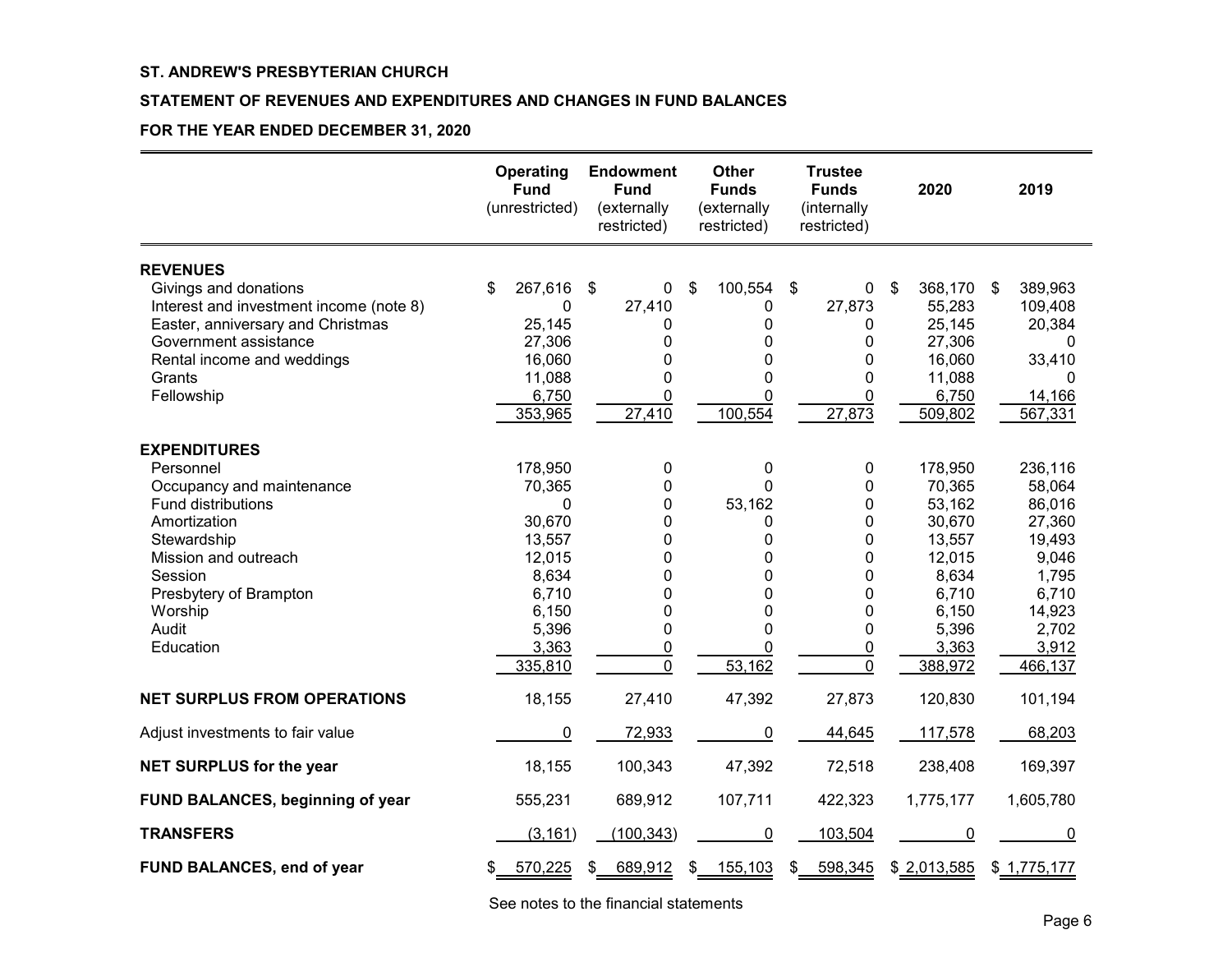## **STATEMENT OF CASH FLOWS**

|                                                                                                                                              | 2020                                           | 2019                                              |
|----------------------------------------------------------------------------------------------------------------------------------------------|------------------------------------------------|---------------------------------------------------|
| CASH PROVIDED BY (USED IN) OPERATING ACTIVITIES<br>Net surplus for the year<br>Items not requiring an outlay of cash                         | \$.<br>238,408                                 | 169,397<br>\$                                     |
| Unrealized gain on portfolio investments<br>Amortization                                                                                     | (117, 578)<br>30,670<br>151,500                | (68, 203)<br>27,360<br>128,554                    |
| Changes in non-cash working capital<br>Accounts receivable<br>Prepaid expenses<br>Accounts payable and accrued liabilities<br>Deferred grant | 8,033<br>8,772<br>5,691<br>(10,000)<br>163,996 | (1,612)<br>(8, 867)<br>2,620<br>10,000<br>130,695 |
| <b>CASH (USED IN) FINANCING ACTIVITIES</b><br>Repayment of line of credit                                                                    | (33,000)                                       | (31,000)                                          |
| <b>CASH (USED IN) INVESTING ACTIVITIES</b><br>Additions to capital assets<br>Investment in portfolio investments                             | (11, 012)<br>(72, 073)<br>(83,085)             | (48, 530)<br>(26, 983)<br>(75, 513)               |
| <b>NET INCREASE IN CASH</b>                                                                                                                  | 47,911                                         | 24,182                                            |
| <b>NET CASH, BEGINNING OF YEAR</b>                                                                                                           | 126,136                                        | <u>101,954</u>                                    |
| <b>NET CASH, END OF YEAR</b>                                                                                                                 | 174,047                                        | 126,136                                           |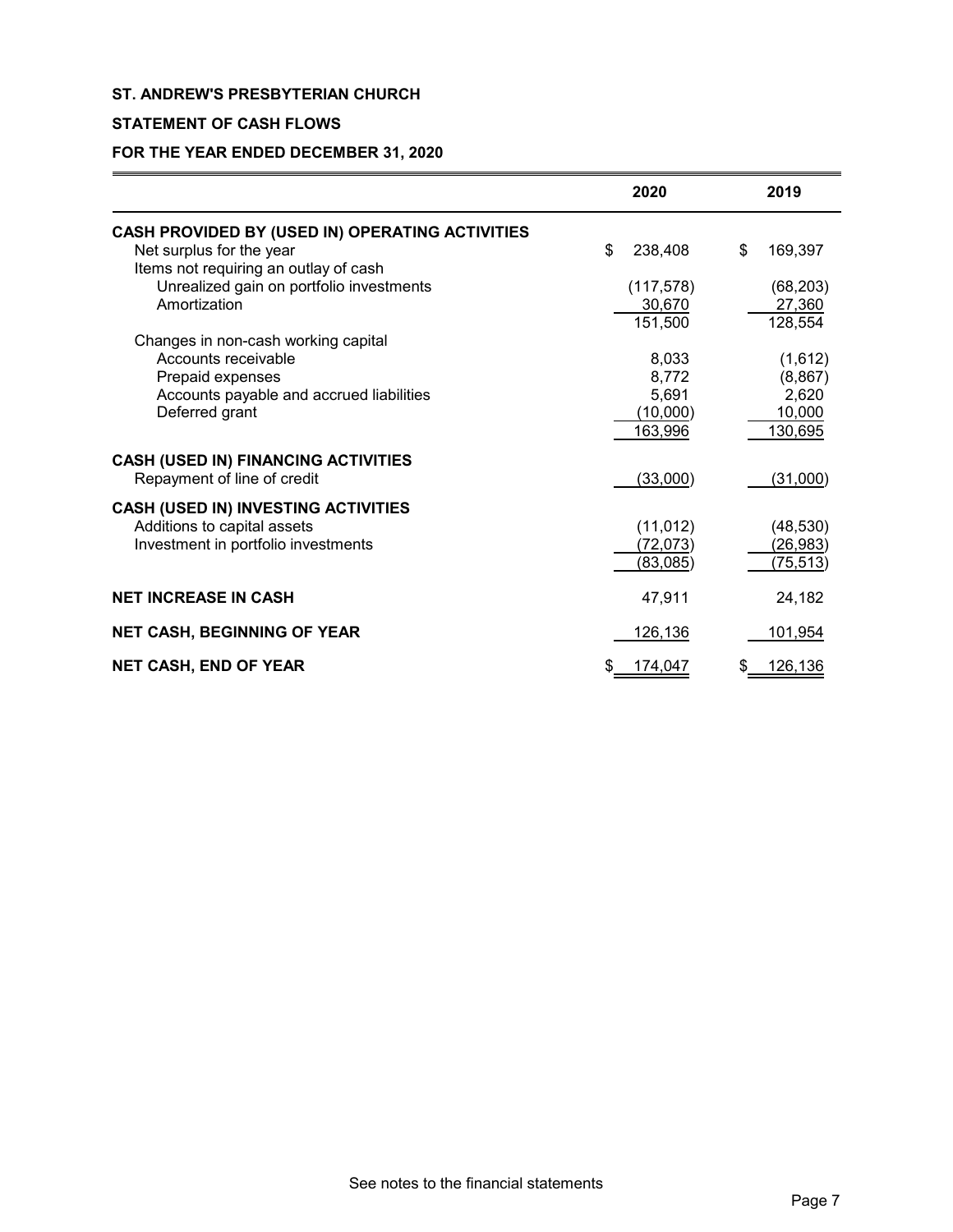### **NOTES TO THE FINANCIAL STATEMENTS**

#### **FOR THE YEAR ENDED DECEMBER 31, 2020**

#### **1. NATURE OF OPERATIONS**

St. Andrew's Presbyterian Church is a not-for-profit church incorporated under the laws of Ontario without share capital and is a registered charity under the Income Tax Act. St. Andrew's Presbyterian Church is exempt from income tax.

### **2. SUMMARY OF SIGNIFICANT ACCOUNTING POLICIES**

The financial statements have been prepared in accordance with Canadian accounting standards for not for profit organizations and include the following significant accounting policies:

(a) CAPITAL ASSETS

Capital assets are recorded at cost and amortized on the basis of their estimated useful life using the following methods and rates:

| Manse & other buildings    | - 40  | years straight line basis |
|----------------------------|-------|---------------------------|
| Heating system             | - 20  | years straight line basis |
| Organ and music equipment  | $-20$ | years straight line basis |
| Office and other equipment | - 3   | years straight line basis |
| Parking lot                | - 20  | years straight line basis |

Contributed capital assets are recorded at fair market value at the time of contribution.

### (b) USE OF ESTIMATES

The preparation of financial statements in conformity with Canadian generally accepted accounting principles for not for profit organizations requires management to make estimates and assumptions that affect the reported amounts of assets and liabilities, the disclosure of contingent assets and liabilities at the date of the financial statements and the reported amounts of revenues and expenses during the year. Significant areas requiring management's estimates include the useful life of capital assets. Actual results could differ from those estimates.

(c) FINANCIAL INSTRUMENTS

#### Measurement of financial instruments

The church initially measures its financial assets and liabilities at fair value, except for certain non-arm's length transactions.

The church subsequently measures all its financial assets and financial liabilities at amortized cost, except for portfolio investments in equity instruments that are quoted in an active market, which are measured at fair value. Changes in fair value are recognized in net surplus.

#### Impairment

Financial assets measured at amortized cost are tested for impairment when there are indicators of impairment. If an impairment has occurred, the carrying amount of financial assets measured at amortized cost is reduced to the greater of the discounted future cash flows expected or the proceeds that could be realized from the sale of the financial asset. The amount of the write-down is recognized in net surplus. The previously recognized impairment loss may be reversed to the extent of the improvement, directly or by adjusting the allowance account, provided it is no greater than the amount that would have been reported at the date of the reversal had the impairment not been recognized previously. The amount of the reversal is recognized in net surplus.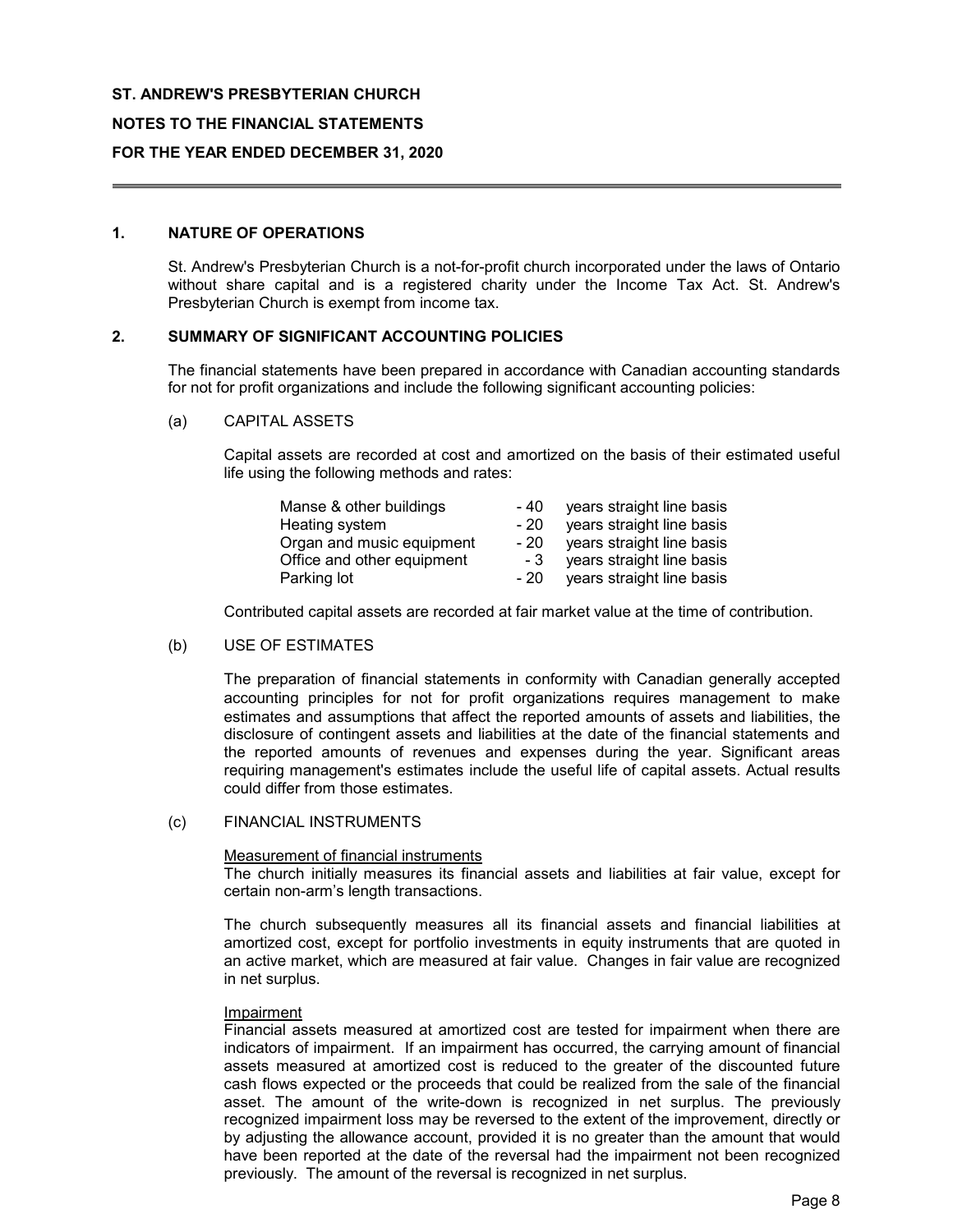### **NOTES TO THE FINANCIAL STATEMENTS**

### **FOR THE YEAR ENDED DECEMBER 31, 2020**

### **2. SUMMARY OF SIGNIFICANT ACCOUNTING POLICIES** (continued)

#### (c) FINANCIAL INSTRUMENTS (continued)

#### Transaction costs

The church recognizes its transaction costs in net income in the period incurred. However, financial instruments that will not be subsequently measured at fair value are adjusted by the transaction costs that are directly attributable to their origination, issuance or assumption.

#### (d) CONTRIBUTED MATERIALS AND SERVICES

During the year, a number of organizations and individuals donate materials to the church and a number of volunteers contribute a significant amount of their time. Because of the difficulty in determining the fair value, contributed materials and services are not recorded in the financial statements.

#### (e) FUND ACCOUNTING

Internally restricted funds refers to funds which are restricted by the trustees or management of the organization. Externally restricted funds refer to funds which are restricted by donors.

#### Operating fund

The unrestricted operating fund reports the day to day operation of the church property and its service delivery to the congregation and the community.

#### Food bank fund

The food bank fund reports givings that are intended to fund the food bank section of the church in its food bank operations. This fund is externally restricted.

#### Anniversary fund

The anniversary fund reports givings to help celebrate the 160th anniversary of St. Andrew's Brampton and to provide funding for future use and development of the education wing. This fund is externally restricted.

#### Improvements fund

The improvements fund reports givings intended to assist with the various major repairs and replacements of the church and property. This fund is externally restricted.

#### Mission fund

The mission fund reports givings intended to provide funding for missions. This fund is externally restricted.

#### Refugee fund

The refugee fund reports givings intended to assist with the placement of a refugee into the Brampton area. This fund is externally restricted.

#### Presbyterian Sharing and PWS&D funds

The Presbyterian sharing and PWS&D funds report givings and transfers from the operating fund intended to support the operations of the Presbyterian Church in Canada, together with its Canadian and international ministries. This fund is externally restricted.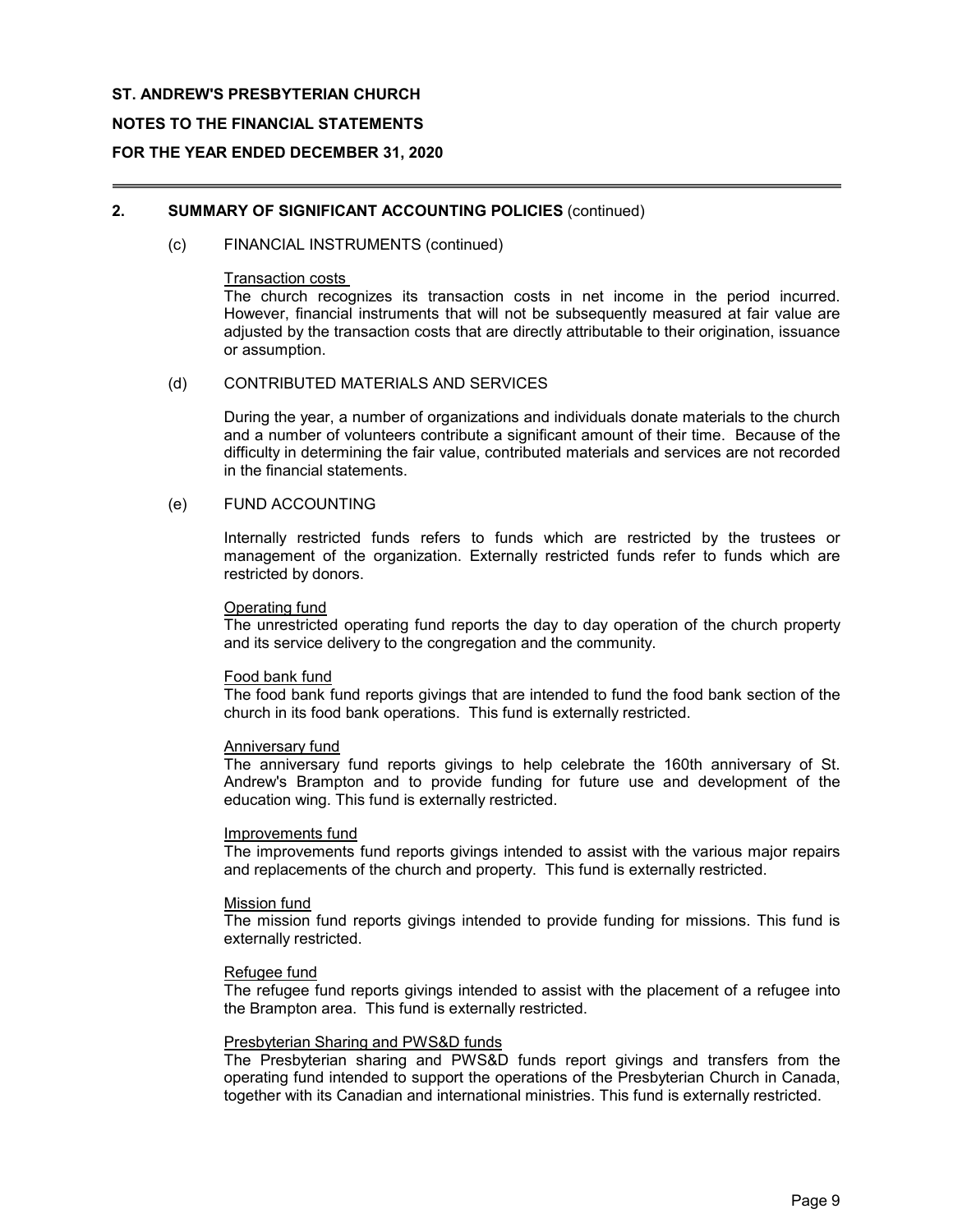### **NOTES TO THE FINANCIAL STATEMENTS**

### **FOR THE YEAR ENDED DECEMBER 31, 2020**

### **2. SUMMARY OF SIGNIFICANT ACCOUNTING POLICIES** (continued)

#### (e) FUND ACCOUNTING (continued)

#### Designated endowment fund

The designated endowment fund reports endowments deposited with the Presbyterian Church in Canada as a portfolio investment. The principal is held as a permanent endowment, while investment income is allocated to the various internally restricted trustee funds. This fund is externally restricted.

#### Enduring gifts fund

The enduring gifts fund reports givings made through wills and memorials. This fund is internally restricted.

#### Flame fund

The flame fund reports givings made through wills and memorials. This fund is internally restricted.

#### Programs, missions and benevolence fund

The programs, missions and benevolence fund (PM&B) reports givings made through wills and memorials. This fund is internally restricted.

#### Capital facilities fund

The capital facilities fund reports givings made through wills and memorials. This fund is internally restricted.

### (f) REVENUE RECOGNITION

The church follows the restricted fund method of accounting for contributions. Contributions include donations and givings, Easter, anniversary & Christmas revenues, regional grants and fellowship revenues. Externally restricted and endowment contributions are recognized upon receipt in the appropriate fund corresponding to the purpose for which they were contributed. Externally restricted contributions of the operating fund are recognized as revenue when the related expenditure occurs. Unrestricted contributions are recognized in the operating fund when received or receivable and collection is reasonably assured.

Government assistance revenues are recognized in the period the related expenditure occurs.

Rental income & weddings revenues are recognized as the related events occur.

Other revenues, including interest and investment income, is recognized when earned.

### **3. FINANCIAL INSTRUMENTS**

Unless otherwise noted, it is management's opinion that the church is not exposed to significant interest, credit, currency, liquidity, or other price risks arising from the financial instruments.

The extent of the church's exposure to these risks did not change in 2020 compared to the previous period except as described in note 9.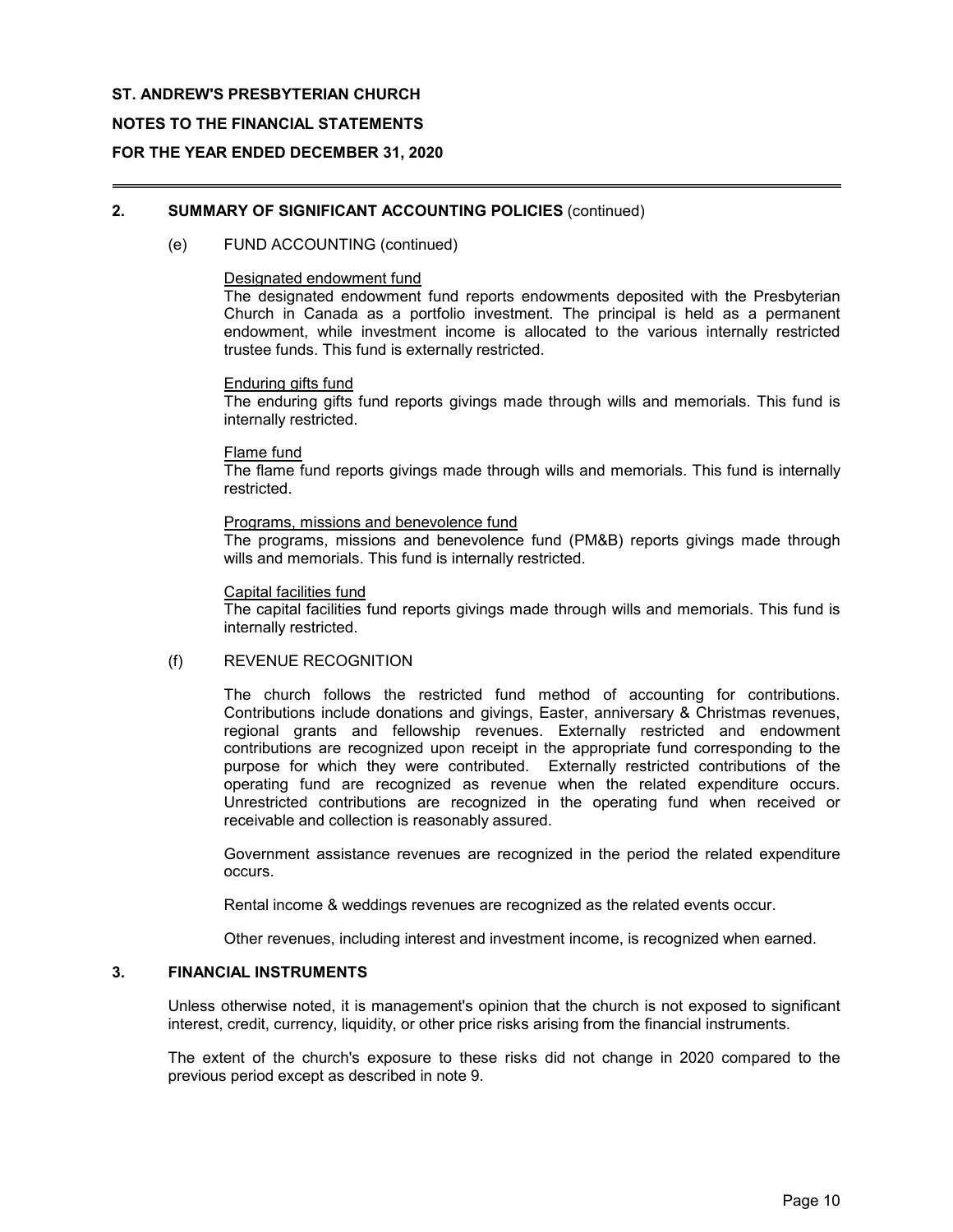### **NOTES TO THE FINANCIAL STATEMENTS**

### **FOR THE YEAR ENDED DECEMBER 31, 2020**

#### **3. FINANCIAL INSTRUMENTS** (continued)

Transacting in financial instruments exposes the church to certain financial risks and uncertainties. These risks include:

#### Interest rate risk

Interest rate risk is the risk that the fair value or future cash flows of a financial instrument will fluctuate because of changes in market interest rates. The church is exposed to interest rate risk as a result of the diversity of investments included in guaranteed investment certificates and portfolio investments.

### **4. CAPITAL ASSETS**

|                          | Cost            |   | <b>Accumulated</b><br>Amortization |    | <b>Net</b><br>2020 | <b>Net</b><br>2019 |
|--------------------------|-----------------|---|------------------------------------|----|--------------------|--------------------|
| Land                     | \$<br>25,000    | S | 0                                  | S  | 25,000             | \$<br>25,000       |
| <b>Buildings</b>         | 619,003         |   | 179,933                            |    | 439,070            | 453,376            |
| Heating system           | 70.778          |   | 37,778                             |    | 33,000             | 36,539             |
| Manse                    | 100,000         |   | 100,000                            |    | O                  | 0                  |
| Office & other equipment | 64.494          |   | 57,932                             |    | 6,562              | 2,076              |
| Organ & music equipment  | 78,956          |   | 54,384                             |    | 24,572             | 28,520             |
| Parking lot              | 47,032          |   | 21,167                             |    | 25,865             | 28,216             |
|                          | \$<br>1,005,263 |   | 451,194                            | \$ | 554,069            | \$<br>573,727      |

#### **5. LINE OF CREDIT**

The church has utilized \$0 (2019 - \$33,000) of an authorized operating line of credit with a limit up to a maximum of \$100,000. The line of credit bears interest at prime plus 1.55%.

### **6. TRANSFERS**

At year end, the designated endowment fund income was transferred to the internally restricted enduring gifts fund. Givings made through wills and memorials during the year totalling \$39,733 (2019 - \$4,713) were transferred from the operating fund to the various internally restricted trustee funds.

#### **7. CORRESPONDING FIGURES**

Certain figures presented for corresponding purposes have been reclassified to conform to the current year's presentation.

### **8. BRAMPTON AND AREA COMMUNITY FOUNDATION ENDOWMENT**

During 2004, an anonymous donor created a permanent endowment fund of \$307,700 with the Brampton and Area Community Foundation (BACF) naming St. Andrew's Presbyterian Church, Brampton as the sole beneficiary. The funds are invested by BACF and a "determined" amounts of the investment income is to be given to St. Andrew's annually. During 2020, an amount of \$11,094 (2019 - \$11,670) was received from BACF, and included as interest & investment income in the enduring gift fund. As the principal amount is not administered by St. Andrew's, no principal amount is recorded in the church. Income from this endowment is recorded if and when received.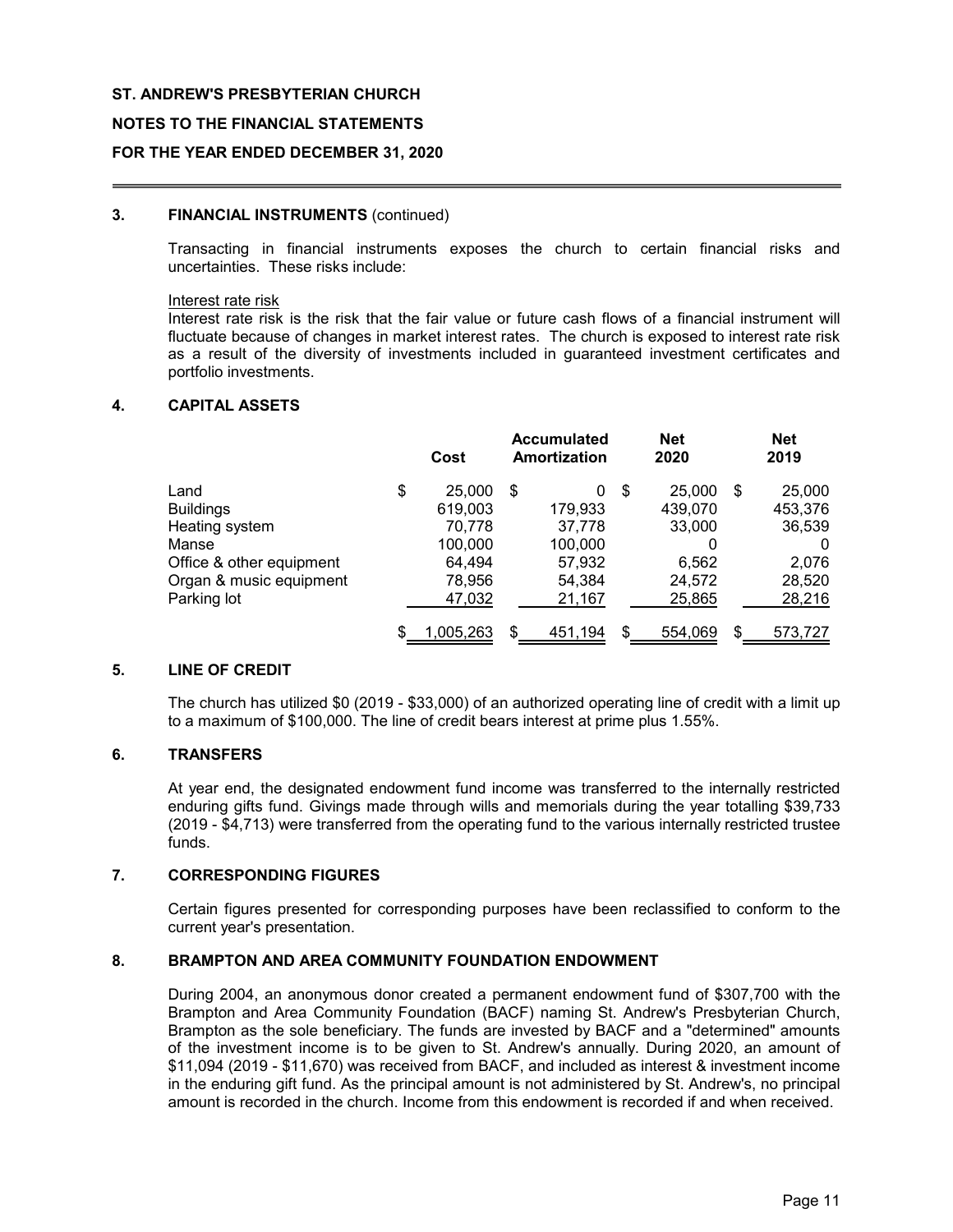# **ST. ANDREW'S PRESBYTERIAN CHURCH NOTES TO THE FINANCIAL STATEMENTS FOR THE YEAR ENDED DECEMBER 31, 2020**

### **9. MATERIAL UNCERTAINTY DUE TO THE NOVEL CORONAVIRUS (COVID-19)**

During and subsequent to year end, the impact of the Novel Coronavirus (COVID-19) in Canada and on the global economy increased significantly. This global pandemic has disrupted economic activities and has resulted in the church closing its location and cancelling programming and services. Although the disruption from the virus is expected to be temporary, given the dynamic nature of these circumstances, the duration of business disruption and the related financial impact cannot be reasonably estimated at this time. Further, the timing and amounts realized on the organization's assets as well as its future ability to deliver all programming may be impacted by the evolving circumstances of the virus.

As a result of the pandemic, the church received the Canada Emergency Wage Subsidy (CEWS) and 10% Temporary Wage Subsidy (TWS) which are recognized as revenue in government assistance.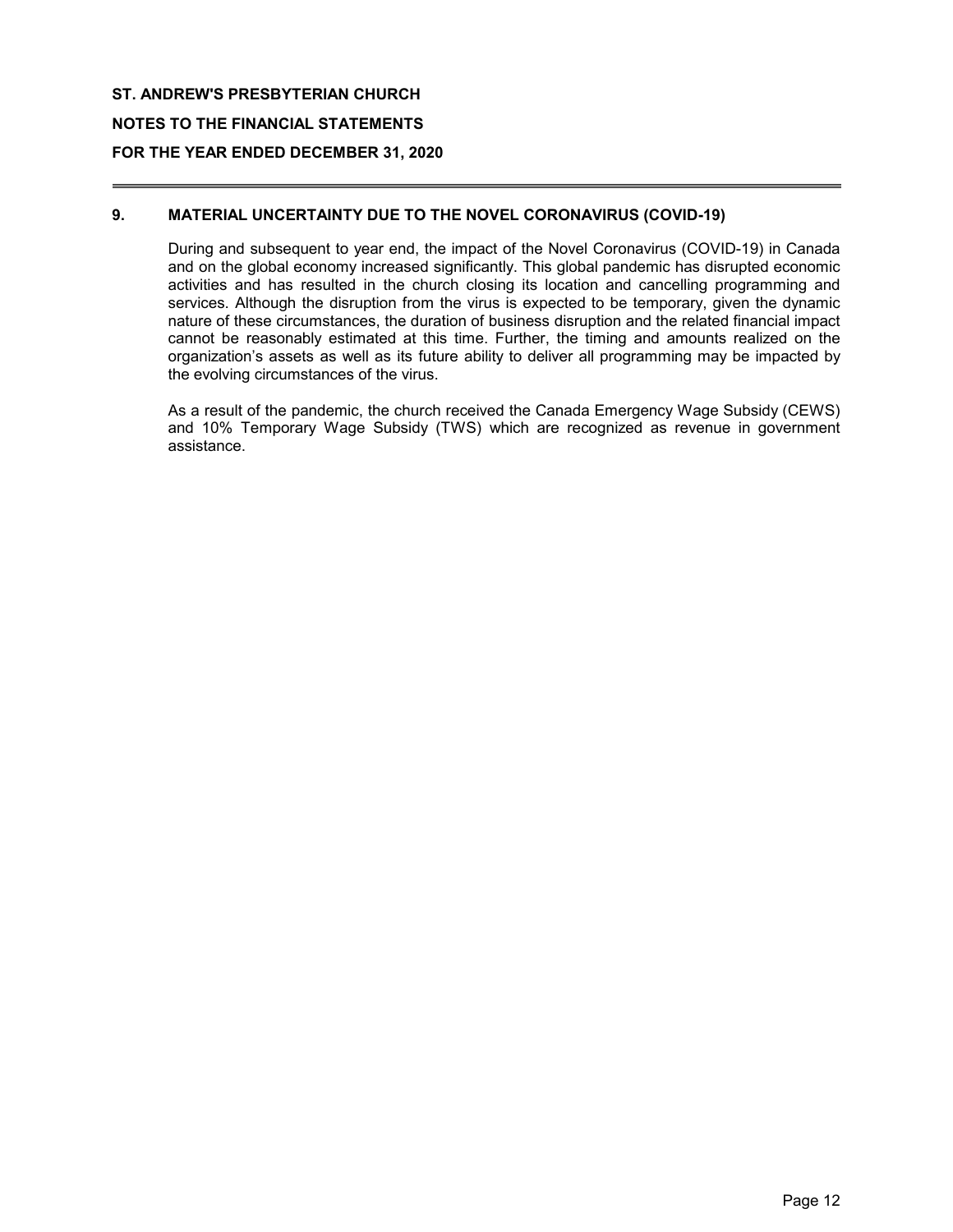## **SCHEDULE OF REVENUES AND EXPENDITURES - OTHER FUNDS** *Schedule 1*

|                                                  | <b>Food Bank</b><br><b>Fund</b> | <b>Fund</b>  |     | <b>Anniversary Improvements</b><br><b>Fund</b> | <b>Mission</b><br><b>Fund</b> |    | <b>Refugee</b><br><b>Fund</b> |    | Presbyterian<br><b>Sharing Fund</b> |   | <b>PWS&amp;D</b><br><b>Fund</b> |    | 2020<br><b>Total</b> | 2019<br><b>Total</b> |
|--------------------------------------------------|---------------------------------|--------------|-----|------------------------------------------------|-------------------------------|----|-------------------------------|----|-------------------------------------|---|---------------------------------|----|----------------------|----------------------|
| <b>REVENUES</b><br>Givings and donations         | \$<br>60,627 \$                 | $\mathbf 0$  | -\$ | 800 \$                                         | $\mathbf 0$                   | \$ | 13,590 \$                     |    | $20,392$ \$                         |   | 5,145                           | \$ | 100,554              | \$<br>109,327        |
| <b>EXPENDITURES</b><br><b>Fund distributions</b> | 27,625                          | $\mathbf{0}$ |     | 0                                              | $\Omega$                      |    |                               |    | 20,392                              |   | 5,145                           |    | 53,162               | (86, 017)            |
| NET SURPLUS for the year                         | 33,002                          | 0            |     | 800                                            | $\mathbf 0$                   |    | 13,590                        |    | 0                                   |   | 0                               |    | 47,392               | 23,310               |
| <b>FUND BALANCES,</b><br>beginning of year       | 55,178                          | 4,676        |     | 7,980                                          | 7,105                         |    | 32,772                        |    | $\mathbf{0}$                        |   | 0                               |    | 107,711              | 80,910               |
| <b>TRANSFERS</b>                                 | 0                               |              |     | 0                                              | $\Omega$                      |    | 0                             |    |                                     |   |                                 |    |                      | 3,491                |
| <b>FUND BALANCES,</b><br>end of year             | 88,180                          | \$<br>4,676  | \$. | 8,780                                          | \$<br>7,105                   | \$ | 46,362                        | \$ |                                     | S | 0                               | \$ | 155,103              | \$<br>107,711        |